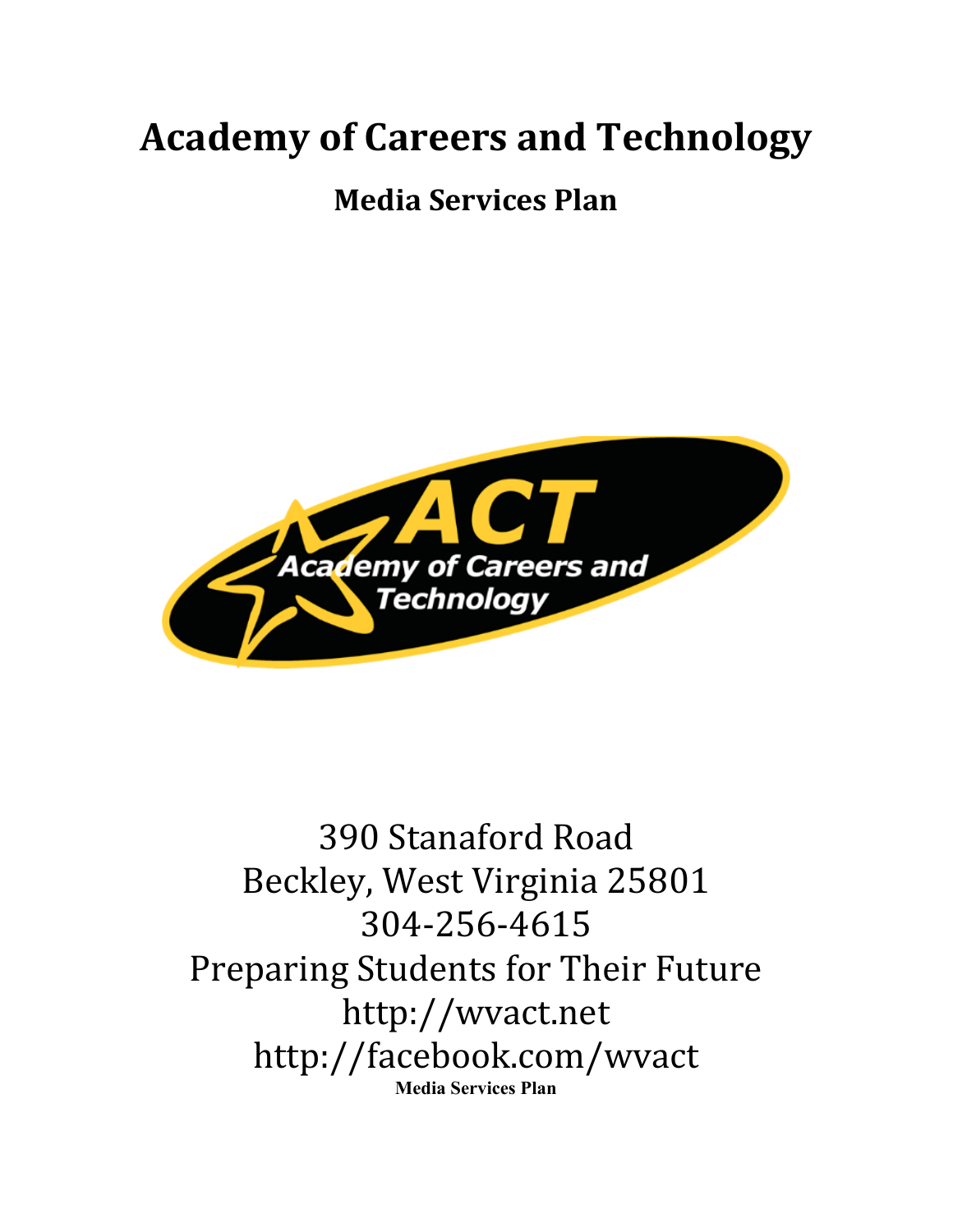The Academy of Careers and Technology (ACT) Media Services shall be made available to every student and staff member regardless of race, color, religion, sex, sexual orientation, gender identity, or national origin. There shall be a variety of current and relevant educational material made available such as, but not limited to reference books; periodicals and manuals of a business, professional, technical, and industrial nature; audio-visual materials and equipment; internet access; and any other materials deemed necessary for educational purposes. Each program instructor is responsible for the implementation and coordination of his/her program's educational materials and is likewise responsible for procuring such materials through proper administrative channels along with requesting educational materials through the school's Library Media Specialist. A media inventory as well as an equipment inventory is to be maintained by each individual program instructor with a copy given to the Director of ACT programs. All necessary repair, maintenance, and/or replacement of media equipment and supplies are made via proper administrative channels such as work or purchase orders. All staff shall be oriented to new technology educational materials via Raleigh County Technology department upon employment and periodically throughout each school year on the most current and latest technology media programs. Students shall be oriented to media resources by program instructors or other such staff members as deemed appropriate and required. Each classroom shall be equipped with bookshelves and adequate space to house such educational media resources and equipment along with a centralized library media center with the Raleigh County Board of Education responsible for the technical infrastructure. Budgetary support for media services and equipment shall be provided through county funds, grant monies, Perkins allocation, and any other revenue sources so made available. The evaluation and effectiveness of media services shall be performed annually by the Faculty Senate members through periodic meetings where such services are scrutinized for educational value, being the most current and upto-date information, and meets current industry standards in order to modify and improve media services. Media services such as instructional supplies, physical resources, technology, and fiscal resources are available upon request by each instructional program. ACT's media services are available to ensure the achievement of each program's student learning objectives.